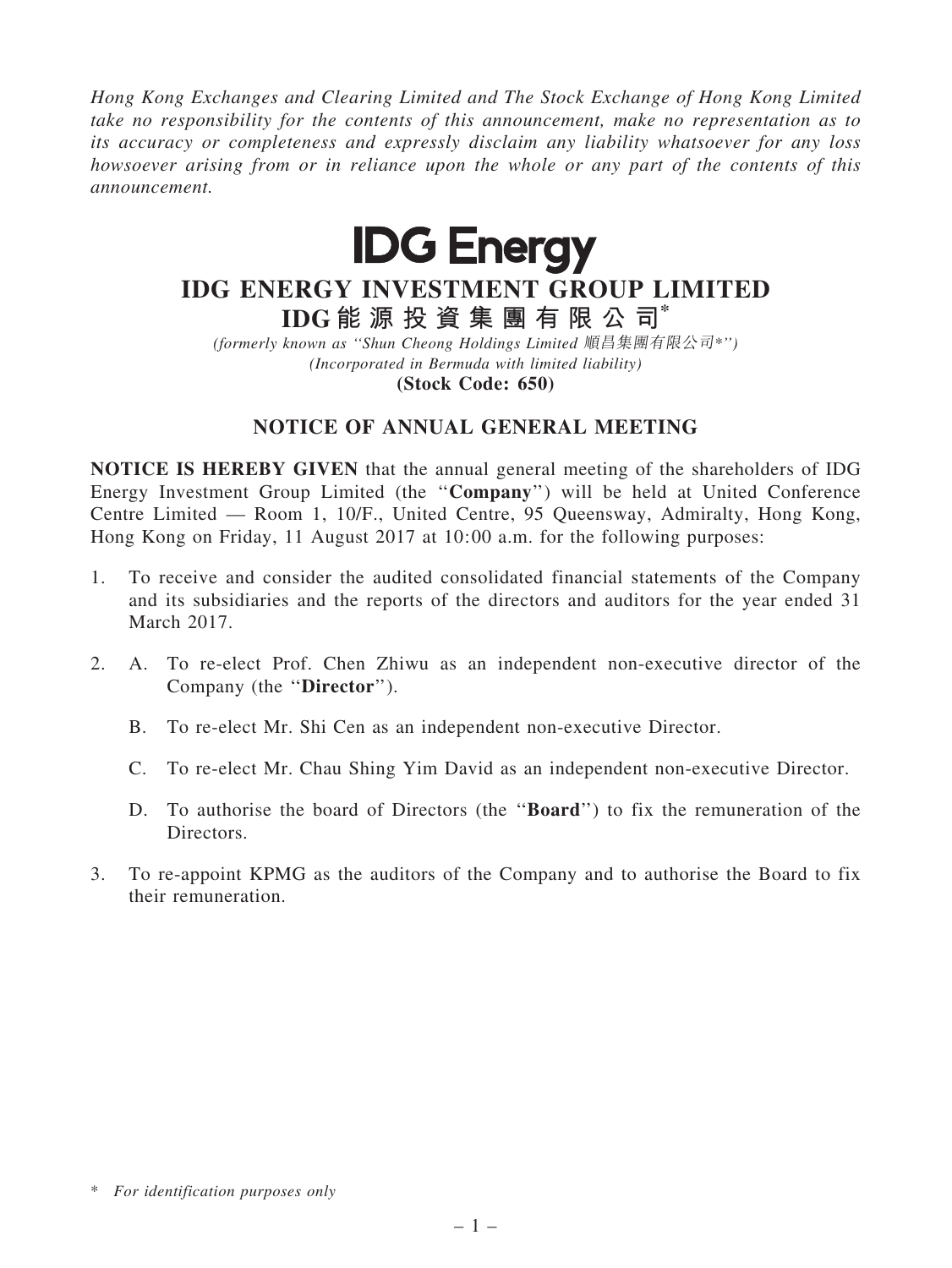4. As special business to consider and, if thought fit, pass with or without modifications, the following resolutions as ordinary resolutions:

### 4.A. ''THAT:

- (a) subject to paragraph (c), the exercise by the Directors during the Relevant Period (as hereinafter defined) of all the powers of the Company to allot, issue and deal with additional shares in the capital of the Company or securities convertible into such shares or warrants or similar rights to subscribe for any shares in the Company and to make or grant offers, agreements and options which might require the exercise of such power be and is hereby generally and unconditionally approved;
- (b) the approval in paragraph (a) shall authorise the Directors during the Relevant Period to make or grant offers, agreements and options which would or might require the exercise of such power after the end of the Relevant Period;
- (c) the aggregate number of shares allotted or agreed conditionally or unconditionally to be allotted (whether pursuant to an option or otherwise) and issued by the Directors pursuant to the approval in paragraph (a), otherwise than pursuant to the shares of the Company issued as a result of a Rights Issue (as hereinafter defined) or pursuant to the exercise of options under the share option scheme or similar arrangement, or any scrip dividend or similar arrangement providing for the allotment of shares of the Company in lieu of the whole or part of the dividend on the shares of the Company in accordance with the Company's Bye-laws, shall not exceed 20 per cent. of the number of issued shares of the Company as at the date of passing of this resolution and the said approval shall be limited accordingly; and
- (d) for the purposes of this resolution:

''Relevant Period'' means the period from the date of passing of this resolution until whichever is the earliest of:

- (i) the conclusion of the next annual general meeting of the Company;
- (ii) the expiration of the period within which the next annual general meeting of the Company is required by the Bye-laws of the Company or any applicable laws of Bermuda to be held; or
- (iii) revocation or variation of the authority given under this resolution by ordinary resolution of the shareholders of the Company in general meeting.

"Rights Issue" means an offer of shares open for a period fixed by the Directors to holders of shares of the Company on the register on a fixed record date in proportion to their holdings of such shares (subject to such exclusions or other arrangements as the Directors may deem necessary or expedient in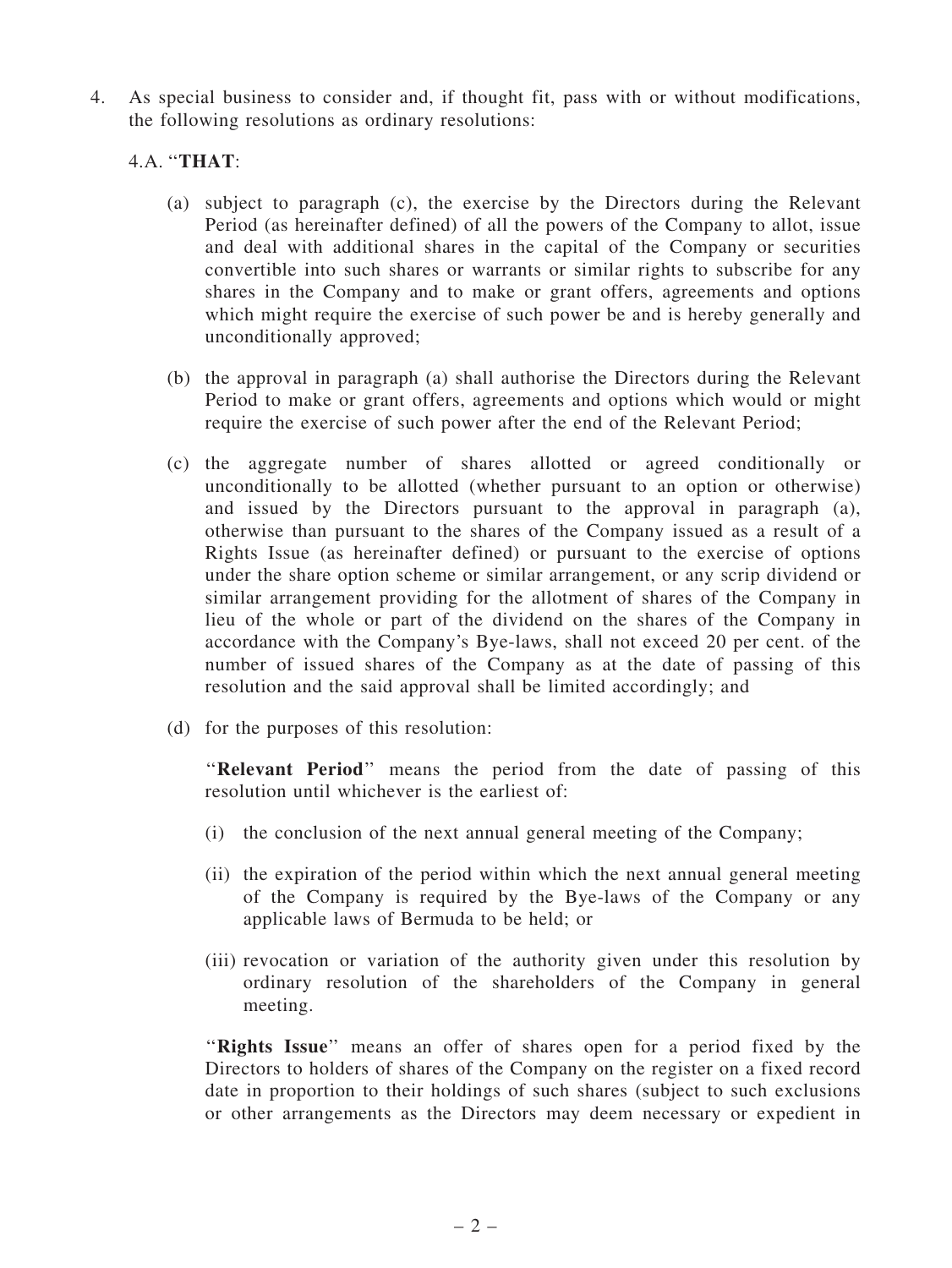relation to fractional entitlements or having regard to any restrictions or obligations under the laws of, or the requirements of, any recognised regulatory body or any stock exchange in any territory outside Hong Kong).''

## 4.B. ''THAT:

- (a) subject to paragraph (b), the exercise by the Directors during the Relevant Period of all the powers of the Company to repurchase its own shares on The Stock Exchange of Hong Kong Limited (the ''Stock Exchange'') or on any other stock exchange on which the securities of the Company may be listed and recognised by the Securities and Futures Commission and the Stock Exchange for this purpose, subject to and in accordance with all applicable laws and requirements of the Rules Governing the Listing of Securities on the Stock Exchange or of any other stock exchange on which the securities of the Company may be listed as amended from time to time, be and is hereby generally and unconditionally approved;
- (b) the aggregate number of shares of the Company to be repurchased by the Company pursuant to the approval mentioned in paragraph (a) during the Relevant Period shall not exceed 10 per cent. of the number of issued shares of the Company as at the date of passing of this resolution and the said approval shall be limited accordingly; and
- (c) the expression ''Relevant Period'' shall for the purposes of this resolution have the same meaning as assigned to it under ordinary resolution 4.A. (d) of this notice.''
- 4.C. ''THAT conditional upon resolutions 4.A. and 4.B. above being passed, the aggregate number of shares of the Company which are repurchased by the Company under the authority granted to the Directors as mentioned in resolution 4.B. above shall be added to the number of shares that may be allotted or agreed conditionally or unconditionally to be allotted and issued by the Directors pursuant to resolution 4.A., provided that the amount of shares repurchased by the Company shall not exceed 10 per cent. of the number of issued shares of the Company as at the date of passing of this resolution.''

By order of the Board IDG Energy Investment Group Limited WANG Jingbo

*Chairman and Chief Executive Officer*

Hong Kong, 12 July 2017